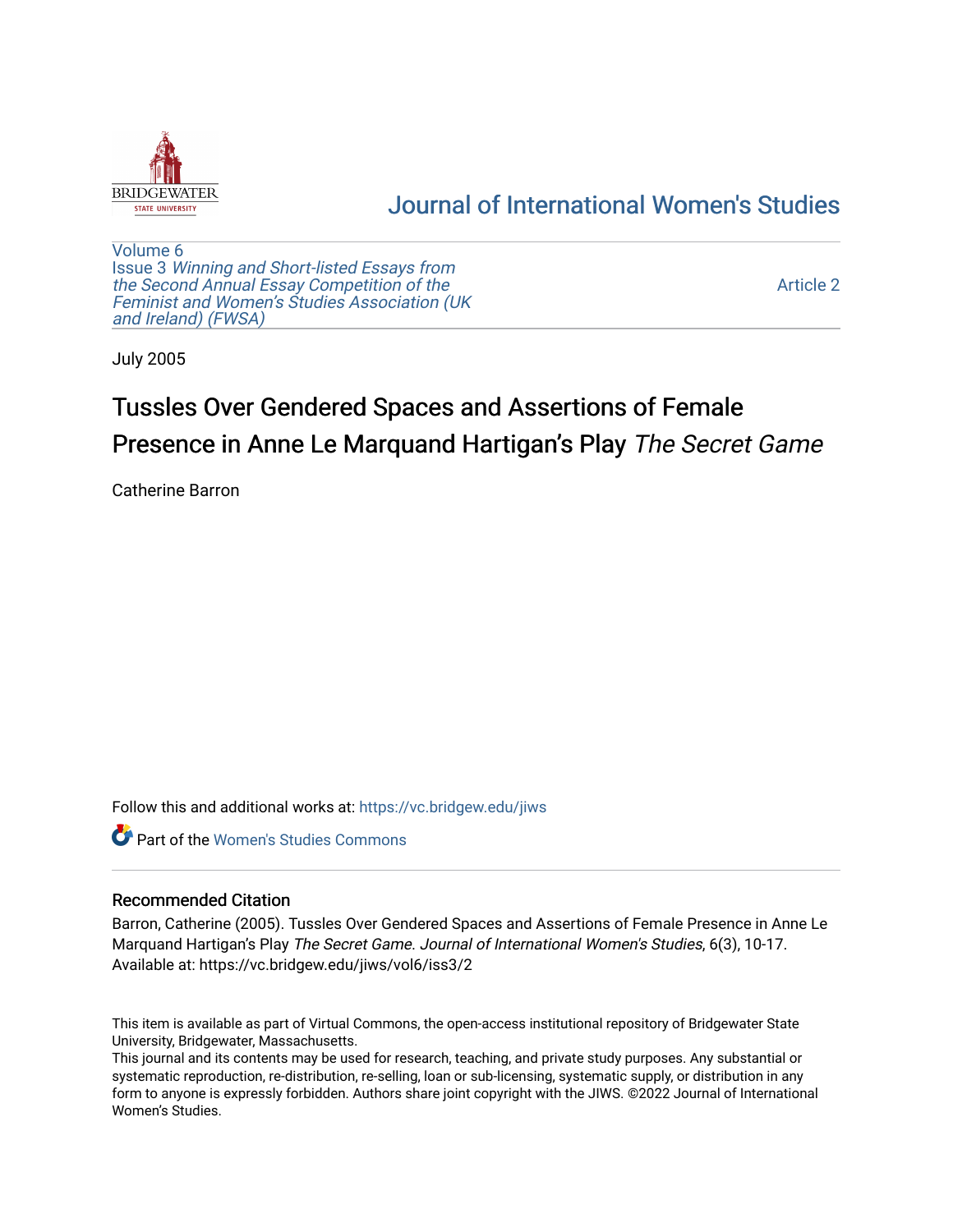This journal and its contents may be used for research, teaching and private study purposes. Any substantial or systematic repr**∂duction, re-distribution, re-selling, loan or sub-licensing, systematic supply or distribut**ion in any form to anyone is expressly forbidden. ©2005 Journal of International Women's Studies. Barron: Tussles Over Gendered Spaces and Assertions of Female Presence

## **Tussles Over Gendered Spaces and Assertions of Female Presence in Anne Le Marquand Hartigan's Play** *The Secret Game*

## By Catherine Barron<sup>1</sup>

#### **Abstract**

This paper is an extract from the PhD thesis entitled "Self-Imaging /Self-Imagining in the Woman's Writing (and Painting) of Anne Le Marquand Hartigan", submitted to University College, Dublin in 2004. The essay discusses Hartigan's unpublished play, *The Secret Game* (written in Ireland, circa 1995). In particular, it examines the power-struggling taking place between the sexes in the play over different life spaces, including public / political space, the space of language and the space of the female body. The essay examines how, in order to challenge the spatial disinheritance of women, Hartigan makes use of different strategies to stage statements of female resistance.

## *Keywords*: power struggle, gendered space, Northern Ireland

This essay begins from the premise that, even within the very limited life spaces to which woman has been relegated by patriarchal societies; she has been invaded and controlled. Even the space of her womb has been frequently squabbled over for its property rights. The question then is not only about woman within space but also about woman-as-space. It will not come as much of a surprise then that in poetic expression by women, spatial treatments constitute visible scars which attest to women's ill ease in many life spaces. Attitudes of intimidation and of acceptance or rejection of social exclusion are represented in poetry by women through representations of self-effacement (Moore, 1992; Byron, 1993; Wright 1998; Bradstreet, 1980), of withdrawal into domestic space as a safe harbor but also as a place of incarceration (Rich 1984, Sexton 1981, Jennings, 1979; Gilman 1973; Stone, 1992) and/or through the deliberate abstraction and derisive dismantling of represented public and political spaces (Sitwell 1993; Levertov 1992; Hartigan 1993; Wakoski 1996; Clifton 1987, Dobson 1963).

Spatial treatments in the works of the poet/painter/playwright Anne Le Marquand Hartigan are noteworthy insofar as they often offer departures from the above general tendencies.<sup>[2](#page-1-1)</sup> In *The Secret Game*, although the political issue of gendered space is part and parcel of the thematic structure, Hartigan does not content herself with a mere forwarding of symbolic illustrations of how woman has been disinherited from various public and private spaces. Instead, she finds alternative ways to state female presence and does so using the very public spaces of theater and language. Nor does Hartigan generally designate the spaces, which the female has traditionally occupied as being places of inferiority or dishonor, but presents them, rather as exemplary spaces of strength, life-sustaining activities, non-belligerence and psychological maturity. Hartigan shows the spaces that woman occupies to be enviable sites (physically, psychologically and socially). Conversely, she often refers to man-made public spaces as undesirable,

1

<span id="page-1-0"></span><sup>&</sup>lt;sup>1</sup> Cate Barron completed her PhD in 2004 and is now living in the French countryside, writing poetry.

<span id="page-1-1"></span> $2$  See Endnote for a brief discussion of Hartigan and her work.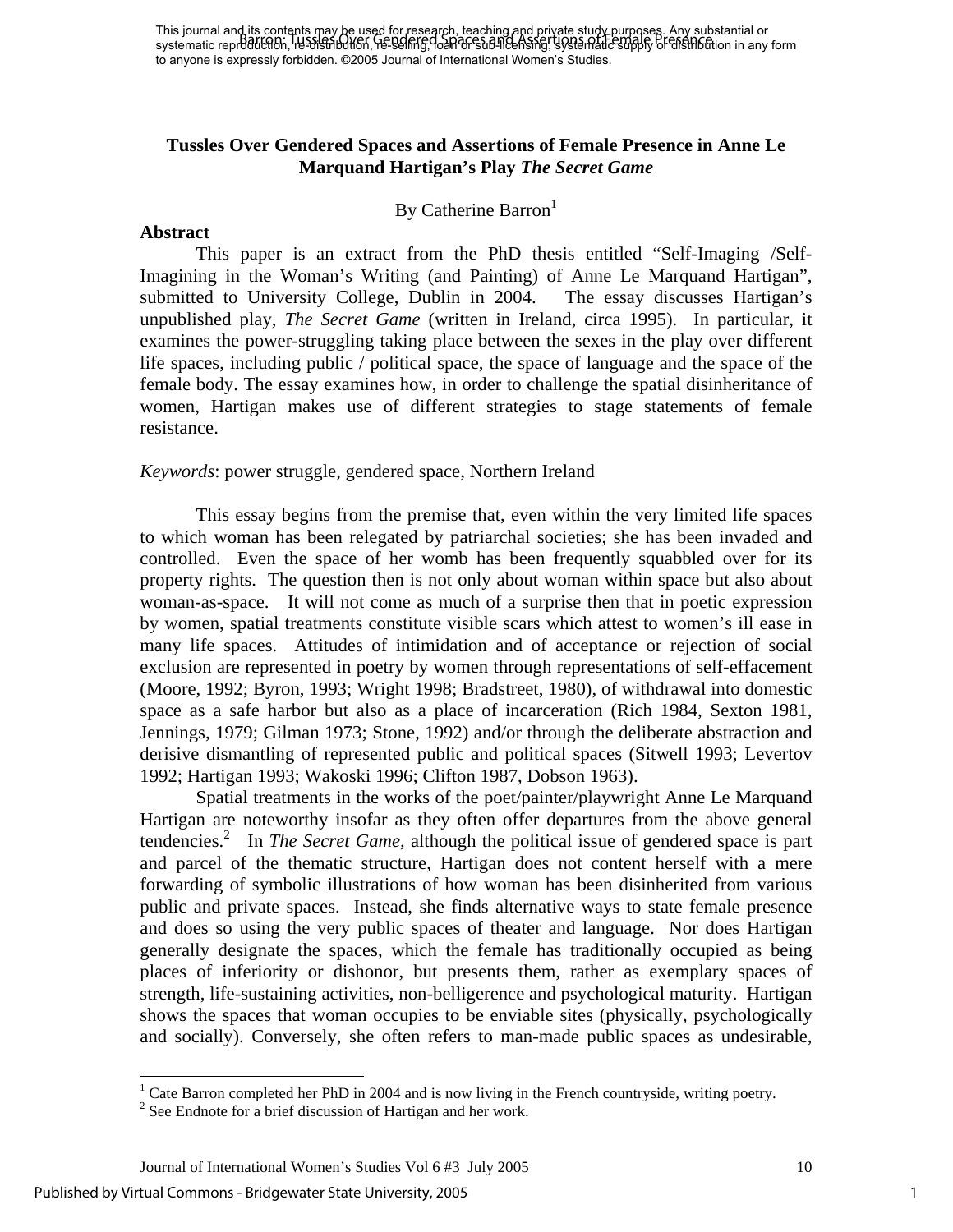unguided, in need of salvation and counterbalancing, namely with a female principle, in order to inject sanity and healthy priorities into it and bring about a female reining to the male horse-gone-wild. The treatment of space, then, is crucial insofar as it becomes a means of making political statements. In this play, the female refuses to relinquish (anymore) space, and this is expressed multiply: through theme, staging, imagery and language.

 As one of her strategies for combating women's spatial disinheritance, Hartigan systematically gives hearing to the female side of a story. The surface-level storyline of *The Secret Game* is slyly mainstream and revolves around the primarily male-engendered games of hostage taking and violence in the name of politics. Coming up through the cracks of that storyline, however, is an ineradicable female presence constituting a form of resistance. As the first scene of the play opens, the female character of Chris has been to the north of Ireland where she crossed over to England. On her way back to the south, she stops at her aunt's farm. While she is attempting to park the car, she is taken hostage by Noel, a gunman (a participant in the Belfast game of endless reprisals) who has taken refuge for the night in the barn. The setting within the barn, with little variation, remains the same throughout the whole of the two-act play; and right from the initial setting of the scene, spatial tussles between the sexes are at the fore. The legal owner of the barn where the gunman has taken refuge is the hostage's aunt. Technically then, the aunt is in a position of authority as regards this space. The gunman, who has trespassed, behaves, however, as though it were he who was in a position of authority, simply by rights of his being male, and that men's needs took what amounts to a natural precedence over any rights of the female.

One way that female presence imposes itself and female life experience is brought to the fore in the play is *via* the character of the hostage's aunt and her unusual theatrical staging. The aunt (who naturalistically is understood to be in the adjacent farmhouse) is superimposed upon the barn scene, wherein she is *present* throughout the whole of the play, encapsulated within a circle of light. In this case, the circle (which I argue elsewhere to be emblematic of woman in Hartigan's work), very significantly, literally contains woman. These are the initial stage directions relevant to the aunt.

The stage is dark. Misty. A circle of light is up on the Aunt. Her place is front left of the stage. The aunt is onstage for the whole play. We half see, we see. It is vague, as in her dream, as down a phone, as through a gauze. She is complete . . . She is in the whole of herself. She is in her own pool of light as in an old photograph (Hartigan, n.d., 1.1.5).

The aunt, then, (and a slice of the life-environment she has created) is on stage at all times. Presumably, she is functioning as a female point of reference and as a symbolic female overseer to this course of events (even though, naturalistically speaking, she is unable to see the other characters and their actions). She is the private encrusted within the core of these scenes of public significance. Here, there is no doubt of a staging of the feminist *private versus public* arguments. In addition, the aunt and her lifestyle (characterized by nurturance and nonviolence), provides a point of contrast to the scene, and the space of sanity she represents does much to make strange the male-driven events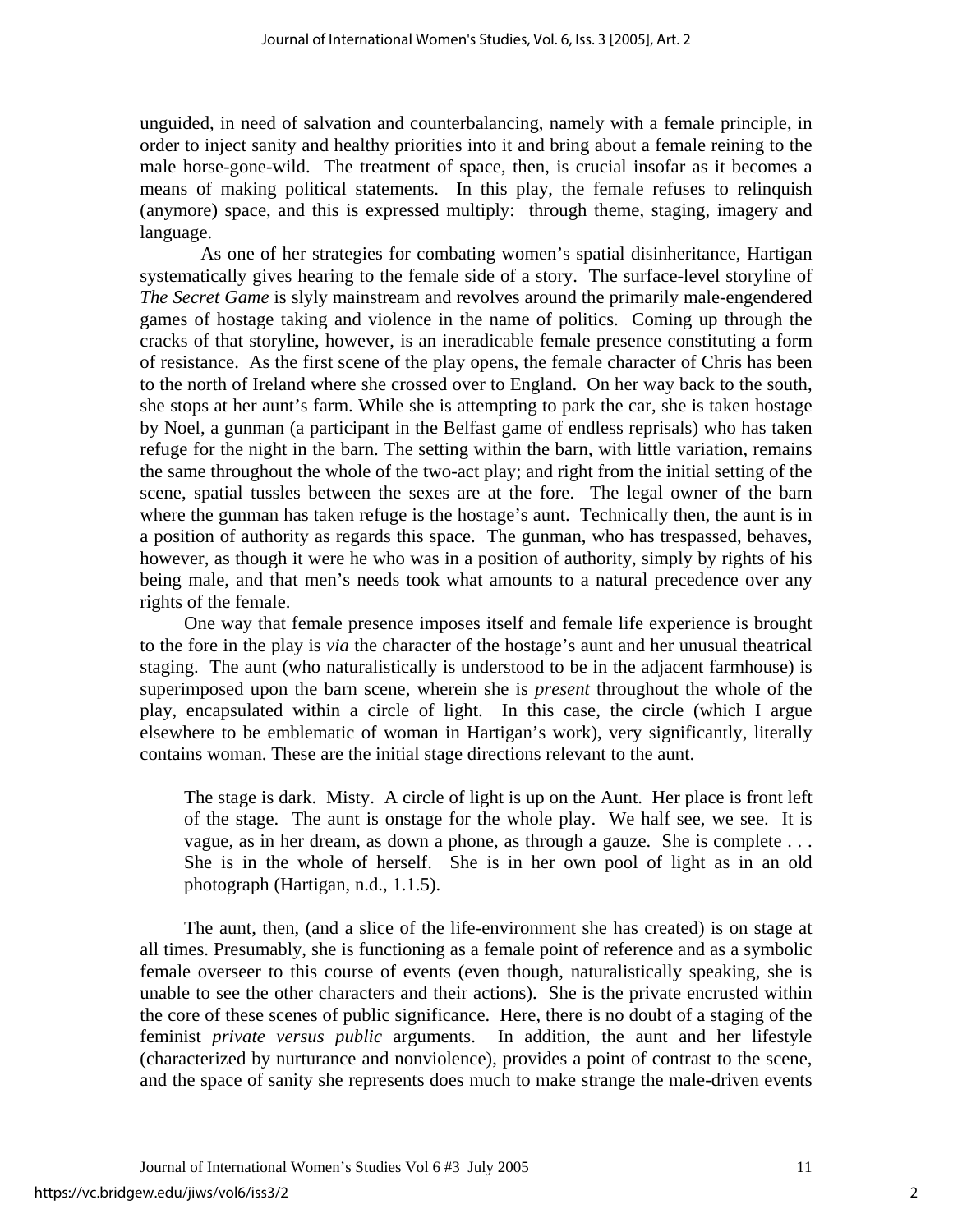both within the barn and in societies-at-large, making them stand out as clearly male instead of vaguely "human".

Interestingly, one of the spaces in which woman proves unable to stand her ground in the play is within the space of common language. It quickly becomes obvious that language is a public space and, as such, grants women only meager rights within it. It is certainly worth noting the number of times in the play that the female character is told to "shut up" and the number of times that the stage directions for her indicate "SILENCE". By this, Hartigan represents the male chasing the female out of the space of language, in illustration of how her rights are automatically superceded by him in his presumptions of superior natural rights.

 NOEL. SINGS. Sweetheart, Sweetheart, Sweetheart, . . . you're not going anywhere tonight unless I say so. You just keep quiet darling, and no harm will come to you . . . Just be a good girl. PAUSE . . . NOEL PULLS A GUN, PUTS IT IN CHRIS'S BACK . . . Shut up . . .Don't open your mouth. Feel this in your back darling. It's the real thing . . .You just shut up . . . I can make you shut up I can do what I like with you. SILENCE. Man to woman. HE MOVES AND IS STANDING OVER HER. I can, can't I? I can take you any way I want . . . This gun speaks a pure language. (Hartigan, n.d., 1.6.11-13)

Specifically, woman is shown to be constantly played out at the symbolic level in language through her belittling, her constant (re-) positioning into gendered subordination, and her silencing. The gun, by its form, is not only a brandished penis but also the capital I—suggesting that man in his normative linguistic acts is constantly assuming the stance of a domineering I to a subordinate (female) you and establishing an aggressor/victim relationship. In keeping with his dominant position in language, the gunman stands (as the stage directions indicate, lording pronoun "I"-like) over her, and his language is shown to be loaded (like the gun he naturalistically holds) with not-soveiled references to a sexual submissiveness that he and society expect of the female.

It might be added that male-to-female verbal bullying is so familiar to everyone's ears that it almost goes unnoticed here, simply because it is the register of language which most normatively matches the mainstream storyline, and the realization of this high-tolerance to gender-bullying in language, should make the point of how easy it is for what is normative to be mistaken for what is natural and, thus, be overlooked.

During portions of dialogue when such verbal bullying occurs, there is what may be interpreted as a form of protest, or a warning light, or an indicator of violation. Scenically, the circle of light containing the aunt on stage is illuminated with more intensity, and *her* words, which in contrast to the gunman's, express life-sustaining priorities (gardening, caring for family members, cooking for health and cure), actually break the surface and become audible. By the effect of contrast, the aunt's words throw into a negative light and make obvious the gunman's traits of belligerence and presumptuousness. Throughout the play, speech acts by the character of the aunt continue to break into (and thus to violate? to rape?) the unfolding male-driven scenes. Hers is a contrasting and contesting female point of view (occurring independently to the dialogue taking place within the naturalistic setting of the barn), and it continues to make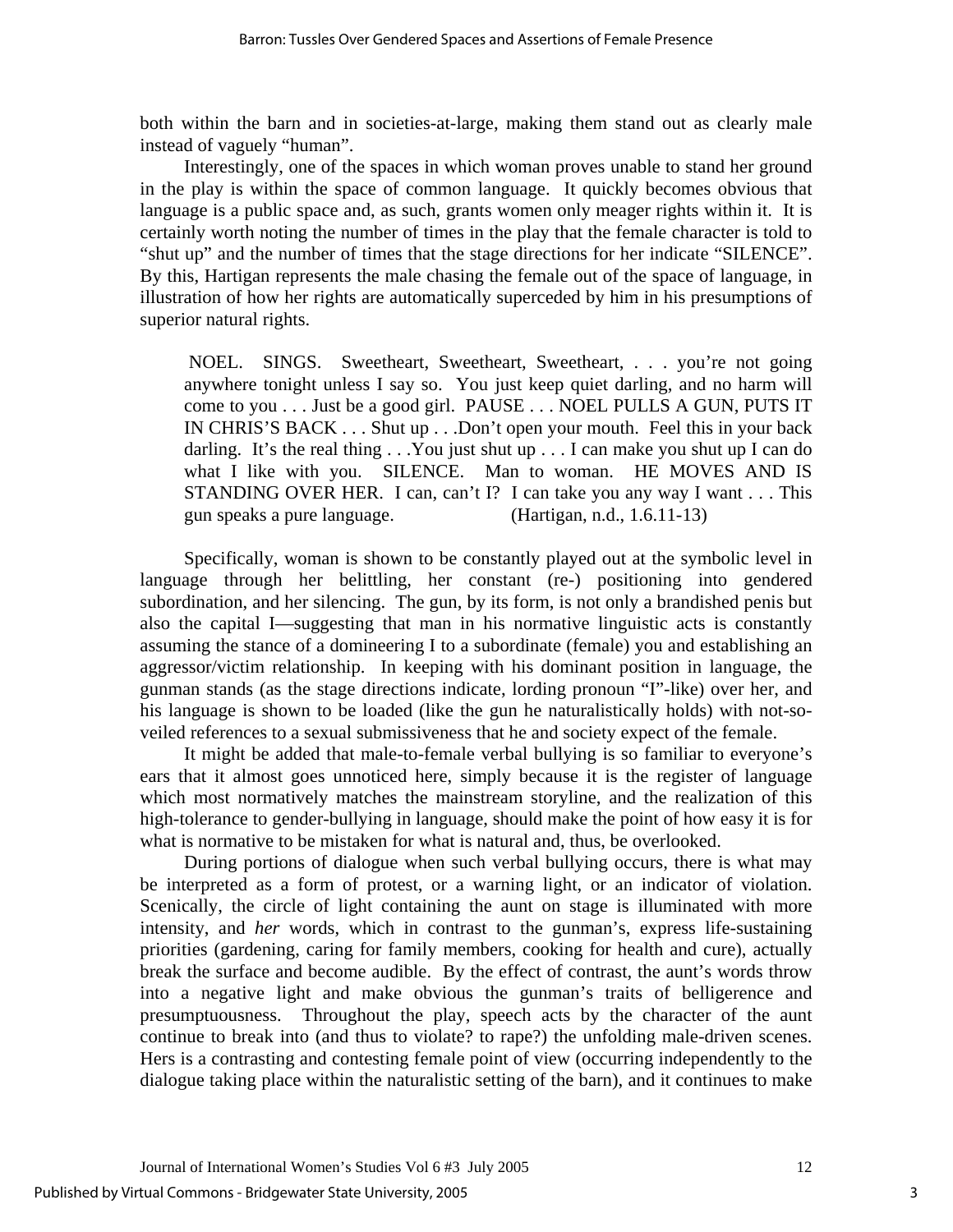itself heard, in an almost haphazard fashion, and does so despite all of the gunman's symbolic ploys to silence and repress the female character of the hostage.

It is also worth mentioning that the gunman and the aunt function in the play as symbolic opposites, and the link between them is constantly being re-established in a movement akin to the swinging of a clock pendulum (this too is of significance). The aunt listens to a recording: the gunman hums the same melody. He telephones: she telephones. And the connection between the two of them somehow causes a surreal contamination (in an inversion of the usual direction of spatial take-over) and a seeping into the male's "within" by the female.

Among the issues voiced by the aunt on stage, there is the protest at women having too much demanded of them in the child-rearing contract (expressing how her niece Chris's time is occupied) and that if men shared child-rearing and life-sustaining responsibilities fairly, they wouldn't have time and might lose some of their inclination to play at destructive games. The point is that, because of this so-called arrangement, women have their hands tied figuratively (just as the character of the niece, literally, has her hands tied by the gunman) and, consequently, women have been seldom able to be involved in political problem-solving where they are in fact so badly needed to counterbalance the rampant male ideology.

One of the very successful messages of the play is that female presence may be a form of passive albeit effective political action. In the play, the female body itself becomes an adamant, unwavering form of resistance, taking up space and demanding attention, and it does so, for one, by refusing to hide its functions (and the unmaleness of those functions). Menstrual blood, for instance, (usually scrupulously absent from the dominant ideology's spaces of representation) here is given space and visibility. Menstrual blood becomes a presence in both theatrical, visual space as well as in the space of language, by not only being shown but by also being the subject of dialogue. As a trace, as a meaningful sign of female life-experience, the blood spreads, spatially taking up room in the scene as well as taking up narrative time, imbibing the clothes of the actress and the white of the page, catching the light and demanding audience (including male) attention. The presence of menstrual blood is calculatedly subversive, and this stock-character of the gunman is troubled by it. He, by re-enacting a game of cowboys and Indians in adulthood, is symbolically moving in the direction of a bloodletting of a life-depriving nature antithetical to the life-giving significance of menstrual blood. This show of female blood, in the midst of what (on the surface) appears to be a normative androcentric scenario, derails and subverts: it confiscates and spatially invades the scene. Menstrual blood functions as both female speech and as a female weapon, directly countering the symbolics of the male gun. Menstrual blood, then, enacts a spatial takeover; moreover, it does so involuntarily - that is to say, not participating in any power struggle on man-made terms. It is the female body listening to no- one and carrying out its purpose and making room for itself, blindly (just as the icon of Justice is blind, just as the aunt is in a sense blind to what is taking place within a scene wherein she is present). It is the body stepping beyond the submissive behavior that woman has culturally integrated, and it is comparable to a speech act.

NOEL (Noel stands beside Chris looking down) Blood.

CHRIS Blood. Yes. It happens to us. It's part of us.

4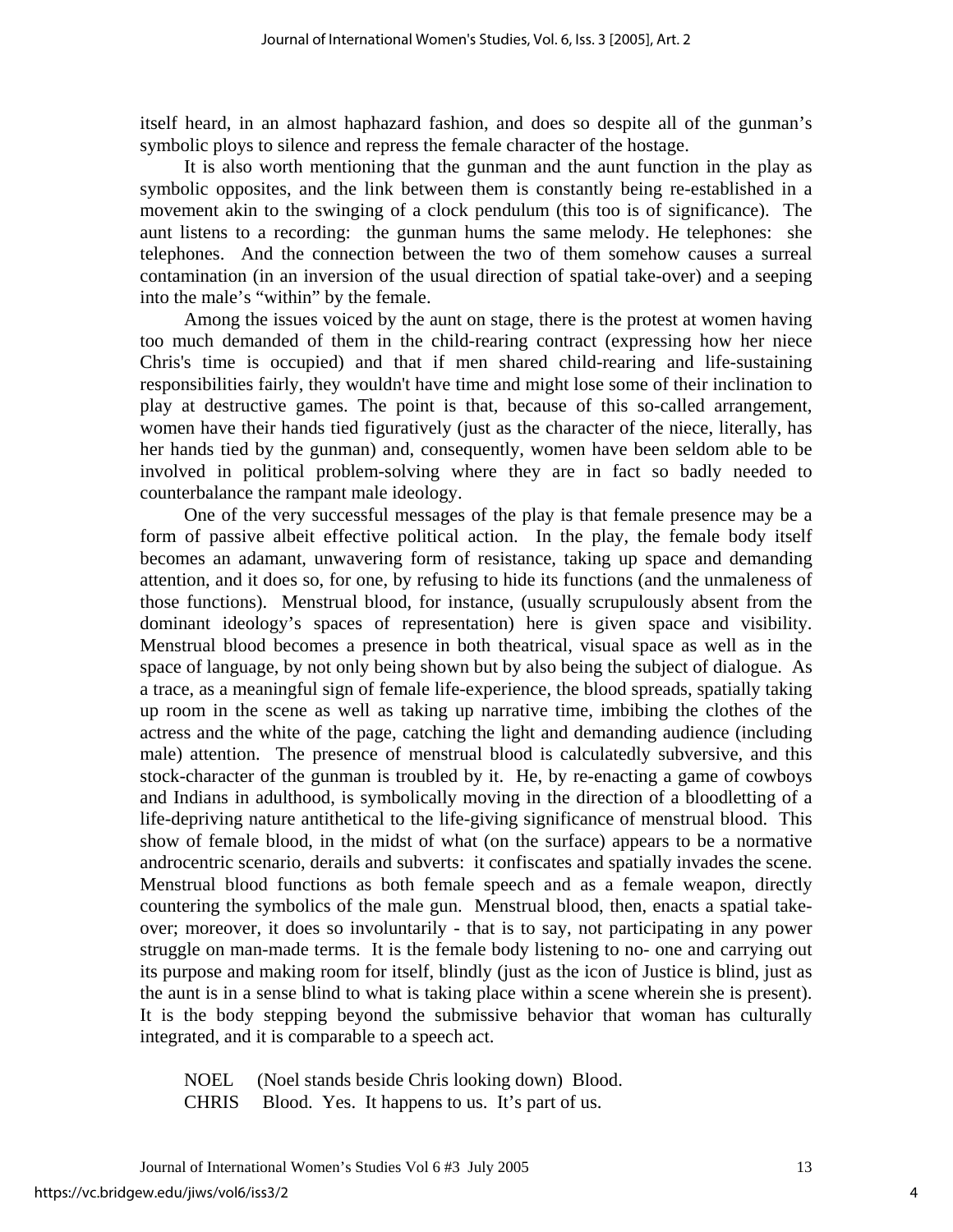NOEL Do something about it . . . Bloody woman . . . Clean yourself. It's . . . disgusting CHRIS You should be able for blood<sup>3</sup>. You're steeped in it . . . My blood is good. (Hartigan, n.d., 1.10.15).

The confrontation between female reproductive blood and the blood of male ritualized violence brings to the fore another *secret game*—that of Belfast's being not only a stage of male power-struggling, but also a turnpike in the abortion route. In Ireland's *secret game* of abortion, women have had to go north to Belfast, as though visiting, then over to London for an abortion. This, by extension, politically highlights the very odd state of affairs whereby the male-made sport of blood-letting in the name of the Northern Ireland political game could take place nearly freely, out in the open, in the light of day, in the public eye, tolerated in practice even if in theory condemned; whereas, a woman's taking responsibility for her reproductive powers has had to keep out of public sight and out of the public arena of speech. The male activity is illegal in theory but tolerated in practice and excused with all manner of verbal rigmarole; whereas abortion (as woman's management of the reproductive space of her own body) is illegal in theory, untolerated in practice, and granted little hearing in common speech. Men who play at games of social killing are seen as disruptive albeit normal men; whereas women (and doctors) who bring about abortions, are considered criminals and murderers.

NOEL What were you doing in England? . . . I know why you went . . . you went there to commit an evil deed . . . You've got rid of a child . . . a helpless innocent. I hate the likes of you. A murdering woman is an abomination . . . You're a slut, that's what you are . . . Women like you destroy the honour of the world . . . Cunt. (Hartigan, n.d., 1.11. 20-21)

Another of the secret games Hartigan challenges is the way rituals of violence continue to be normalized generation after generation through childhood games. There is a flashback to a childhood game in which the hostage regularly took part. It is ritualized social play encapsulated within the play, showing the mechanics in-the-making of present-day situations of violence, as well as how the terms of gendered spatial take-over are initially established. In this scene, there is a dream-like return to childhood. The female character of the hostage Chris as a child is given (by her male playmates) the task of keeping watch in front of the barn - a pretext in order to keep her busy and, more especially, to keep her out of their exclusively male space of play.

CHRIS (At the foot of the ladder) Can I come up? SILENCE . . .. Can I come up now? CHARLIE No. . . . You keep watch. We need you to keep watch. PAUSE. CHRIS I always keep watch. CHARLIE Girls are good at it.

 $\overline{a}$ 

<span id="page-5-0"></span> $3$  This is an Irish phrasing, meaning that he should be able to cope with blood.

Journal of International Women's Studies Vol 6 #3 July 2005 14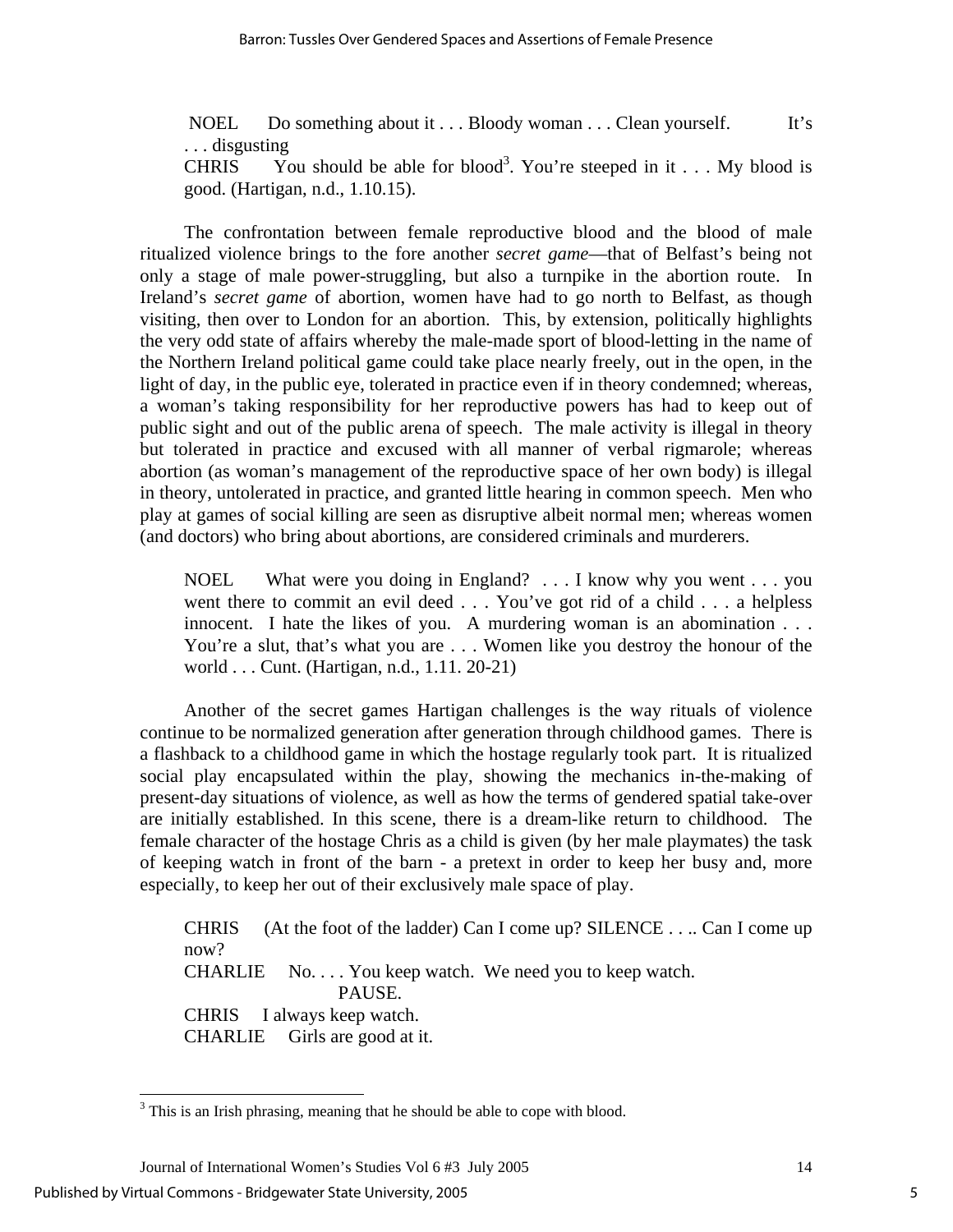CHRIS You never keep watch. PAUSE I'm bored of keeping watch . . .. I'm going home. CHARLIE Hold on a minute . . .. We're putting away all our secret stuff. Then you can come up . . .. We're ready now. It's safe for you to come up now. CHRIS I don't think I'm going to play this game any more (Hartigan, 1.14.24-25).

The play on the word "watch" is that women, excluded as they are, can but watch, can be but observers (as opposed to participants), are trained into inactivity, into noninterference and non-collaboration with the busily conflict-seeking male world. This scene, then, becomes a subterranean political statement of woman's being needed precisely for the purpose of keeping watch over the activities of man, to oversee them (in much the same way that the aunt is present on stage, positioned more or less as would be an observer or a judge). More than this, the statement is that woman is needed for her perspicacity and to intervene in order to check excessive male behaviors (a role for women that goes steps beyond the aunt's symbolic function).

The admonition by the character of Chris in the above dialogue that boys never take a turn at keeping watch bears similar political undertones, stating that men, in their violent games, are shortsighted and do not keep watch, do not keep in view the global and long-term implications of their actions, implying that they simply play to satisfy immediate urges. In the above flashback then, the female is being played out of the game and being trained not to disturb the activities taking place within an androcentric hub (which figures in contrast to the staged emblematic female circle of presence containing the aunt).

I will sum up these comments by saying that *The Secret Game* stages a number of secret games - all related to male-to-female power-struggling over different types of space - and that the loss of these games results in the real-life exclusion of women from social positions of decision-making (which includes decisions made about woman's own body). First, there is the game of female silencing in language. Second, gendered childhood games are presented as preparatory forms of indoctrination working towards their foreseeable extensions which are the situations of violent armed conflict around the globe - situations in which women are not players or organizers but are most certainly made use of as pawns in the game. Third, the rights of female citizens are shown to be built upon sand and baffled at a whim (i.e. the issue of the gunman's take-over of the aunt's property, as well as his symbolic take-over of the space of the female body firstly by the gunman's holding of the female hostage and secondly through his (and society's) wanting to control her right to abortion).

Countering these take-overs of the female's rightful share of space, the female is shown to stand (and to need to stand) her ground, and this message is achieved through the symbolic staging of an indomitable female body: that is, there is the physical presence of the aunt on stage in her circle of light and showing an alternate lifestyle turned towards life (rather than death), and there is the visual seepage of menstrual blood into the scene. Indeed, one of the achievements of the play is the effectiveness of these non-verbal statements (necessarily non-verbal precisely because woman is at such a predetermined disadvantage in the space of common language). These statements make several demands: the return of the female's ownership-rights to her the space of her own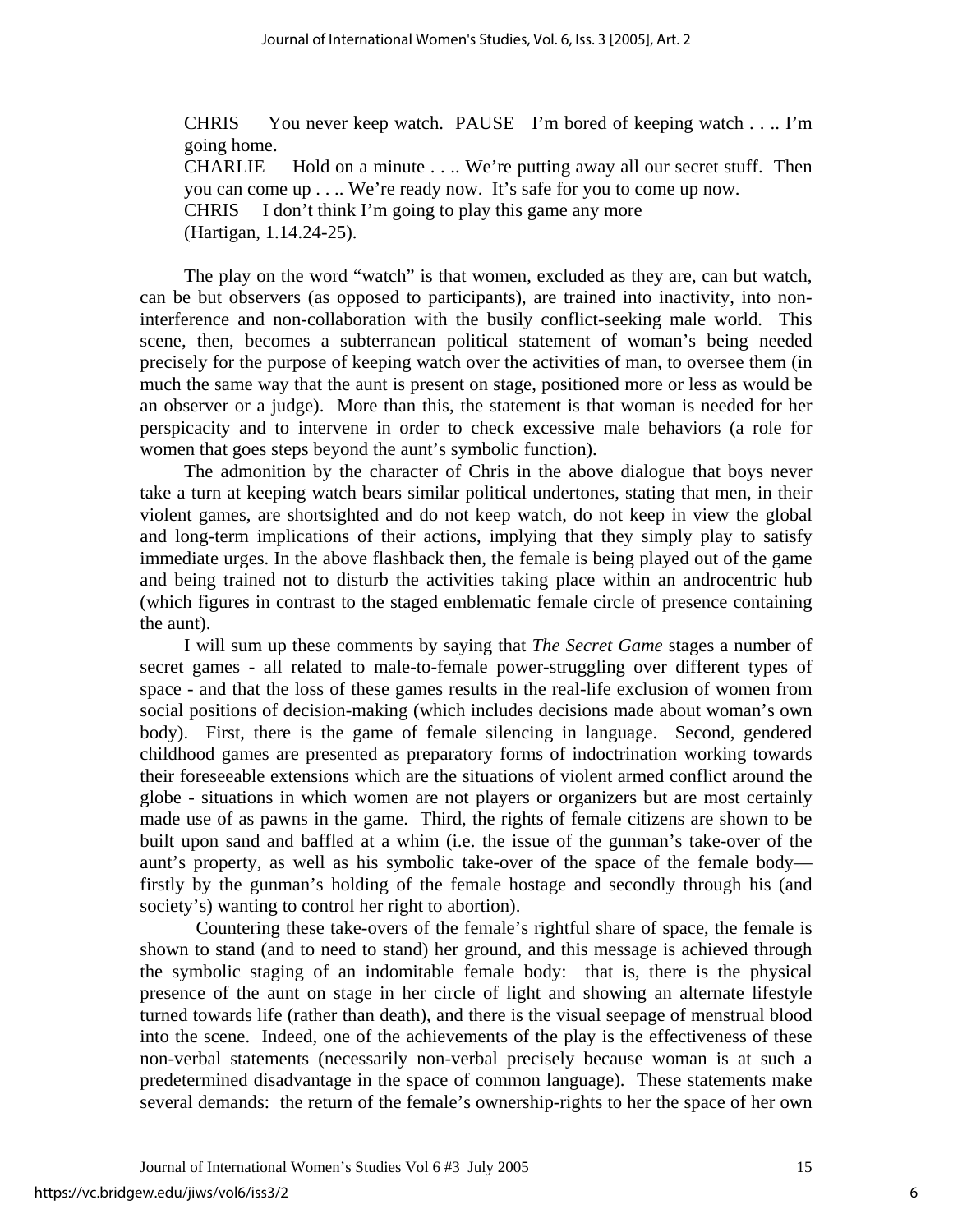body, to a safe domestic life space and to her share of social space (including decisionmaking and peace-enforcement powers).

In a sense, Hartigan's emblematic female circle turns itself inside out during the course of the play, becoming like an overflowing well mouth. Hence, despite a storyline that initially appeared to give the space of representation over to normative male behaviors and actions, the play gradually achieves a female focus actively endorsing a greater adoption of "female-respecting values" by society as a whole.

## **Endnote**

Anne Le Marquand Hartigan burrows into (domestic) spaces traditionally inhabited by the female and, unlike many of her female writer contemporaries, transforms those spaces into desirable and prolific historical areas, and her narratives most successfully develop there. She never effaces the female but rather enhances her. Minute details surrounding female characters are amplified as though huge blocks of color in a painting. Specifically, female life experience and the expanse of the female body become privileged vehicles of communication in her work.

Where her treatment of public space is concerned, however, she resembles other female contemporary writers insofar as she treats public as an area of ill ease, and develops strategies to make its handling easier. She does this through abstraction or by bringing public space indoors (as she does in *The Secret Game*) to make it more manageable. To avoid being at a disadvantage (as a woman) in the (public) space of language, she adopts symbols, for example, from ancient goddess worshipping societies and systematically avoids the inclusion of symbols from Greek/ Roman mythologies. Judeo-Christian symbols, she challenges and transforms in order to bring them into alignment with her particular brand of female-respecting philosophy.

Anne Le Marquand Hartigan was born and reared in England of an Irish Catholic mother and a father from the island of Jersey. She trained in Fine Arts before moving to her mother's family farm in Ireland. Since the 1970s, she has published four collections of poetry, had plays performed professionally, has written short stories, been included in numerous anthologies, and seen her texts set to music by contemporary composers and performed. The play *The Secret Game* was the winner of the Mobil Oil Prize.

## **Bibliography**

Barron, C. (2004) *Self-Imagining/Self-Imaging in the Space of the Woman's* 

*Writing (and Painting) of Anne Le Marquand Hartigan*. Unpublished PhD thesis. University College Dublin.

- Bradstreet, A. (1980) 'Contemplations' in C. Cosman, J. Keefe and K. Weaver (eds) *The Penguin Book of Women Poets***.** London; Allen Lane
- Byron, C. (1993) 'The Black and the Tans deliver her cousin's son' in *G*. Fitzmaurice (ed.) *Irish Poetry Now. Other Voices.* Dublin; Wolfhound Press
- Clifton, L. (1992) 'Miss Rosie' in A. Barnstone W. Barnstone (eds) Book *of Women Poets from Antiquity to Now*. New York; Schocken Books.
- Dobson, R. (1963) 'The Bystander' in *Child With a Cockatoo* Sydney; Angus and Robertson
- Jennings, E. (1979) 'My grandmother' in Selected *Poems*. Manchester; Carcanet gan, Le Marquand Hartigan A. (n.d.) The *Secret Game*. Unpublished play.